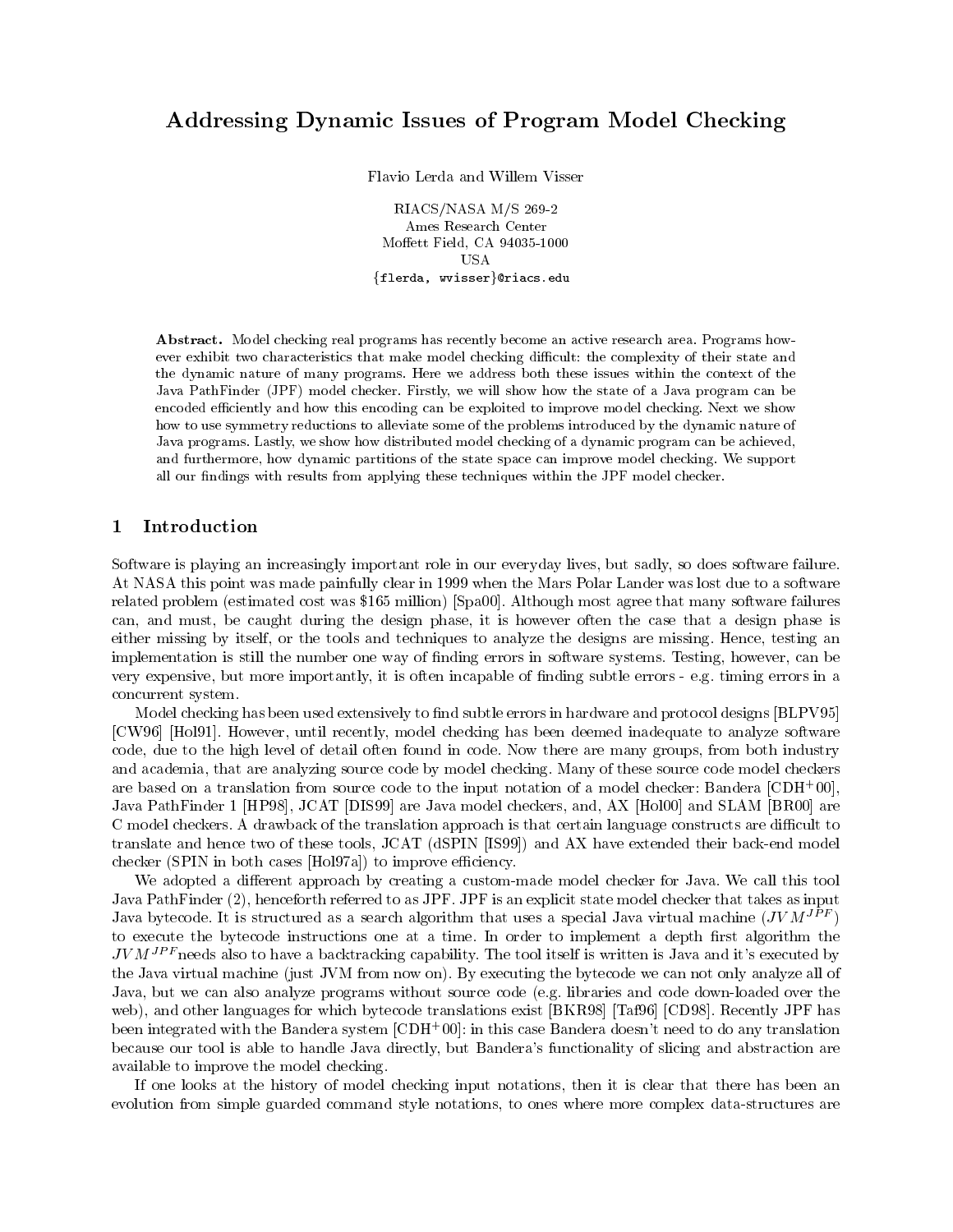used. We believe this trend will continue and soon complex dynamic data-structures as well as other features from typical programming languages will be common place. The purpose of this paper will be to highlight some of the difficulties and possible solutions we have encountered in developing an efficient model checker that can handle dynamically evolving software systems. We hope this will help others when developing similar systems.

Although it is clear that statically analyze a system before model checking can greatly benefit the verification, e.g. slicing a system with respect to a certain property to be checked, or finding independent statements to allow partial-order reductions, here we will focus mostly on purely dynamic optimizations for which no prior information is required. The interested reader is referred to [VHBP00] where we discuss static analysis for partial-order reductions and other techniques, such as abstraction, that JPF employs before doing model checking.

Model checking software is often considered hard due to the complexity of the state of the system (this is the premise of state-less model checking [God97] [Sto00]). We address this problem in section 2, by first showing how a "large" state can be collapsed to a smaller one, how this can be exploited to improve explicitstate model checking, how a novel form of symmetry reductions on the state can reduce the size of the state space, and lastly, how garbage collection improves model checking. The state-space explosion problem can be reduced, but it almost never goes away. Hence, the more memory one has the larger the programs that can be checked. In section 3 we extend the distributed model checking algorithm first used for SPIN [LS99], that exploits the memory of a number of workstations, to work in the dynamic context of Java. Section 4 contains conclusions and directions for future work.

### <sup>2</sup> Complexity of the State

One of the first issues we had to address was the complexity of the state. A limitation of the current model checking tools is that they cannot handle dynamic structures. In fact dSPIN [IS99], an extension of the model checking SPIN [Hol97a] used as a back-end in the Java model checker tool JCAT [DIS99], introduces direct support for dynamic allocation.

### 2.1 The Representation of the State

In creating our own model checker, we were free to choose the representation of the state. Our aim was to be able to handle dynamic allocation efficiently and maintain our representation as close as possible to the one suggested by the programming language. The state is composed of three main components:

- static area : is an array of entries, one for each class loaded. Each entry contains the values of the static fields of the class and the monitor associated with it. The monitor contains information on the lock for the class: which thread is holding the lock, which threads are waiting for the locks etc. When a new class needs to be loaded a new entry in the static area is created and its fields and monitor are initialized. Once loaded a class will never be unloaded during the execution of an instruction  $-$  but it can be unloaded by a backtracking step.
- dynamic area : is an array of entries, one for each ob ject. Each entry contains the values of the elds and the monitor<sup>1</sup> associated with it. Objects are created explicitly by specific bytecode instructions. When an object is created an entry is added in the dynamic area and its fields and monitor are initialized. Ob jects are not destroyed explicitly in Java, but they can be removed if not referenced anymore (see Section  $2.5$ ). Section 2.5).
- thread list : is a list containing the information relative to each thread. It contains the status of the thread together with other information used by the scheduler, and the stack frames created by the method calls. A new entry is created when a new thread is created, and modied each time the execution of a bytecode instruction changes the state of the thread or one of its stack frames.

These three components are dynamic and they can grow and shrink freely during the execution of the program, not imposing any limit on the size of the state. This is a novel feature, since in both SPIN, where process are allocated dynamically, and dSPIN, where also data can be allocated dynamically, there is still a limit imposed on the size of each state.

 $\,$  - The fields and monitor structures are the same used in the static area.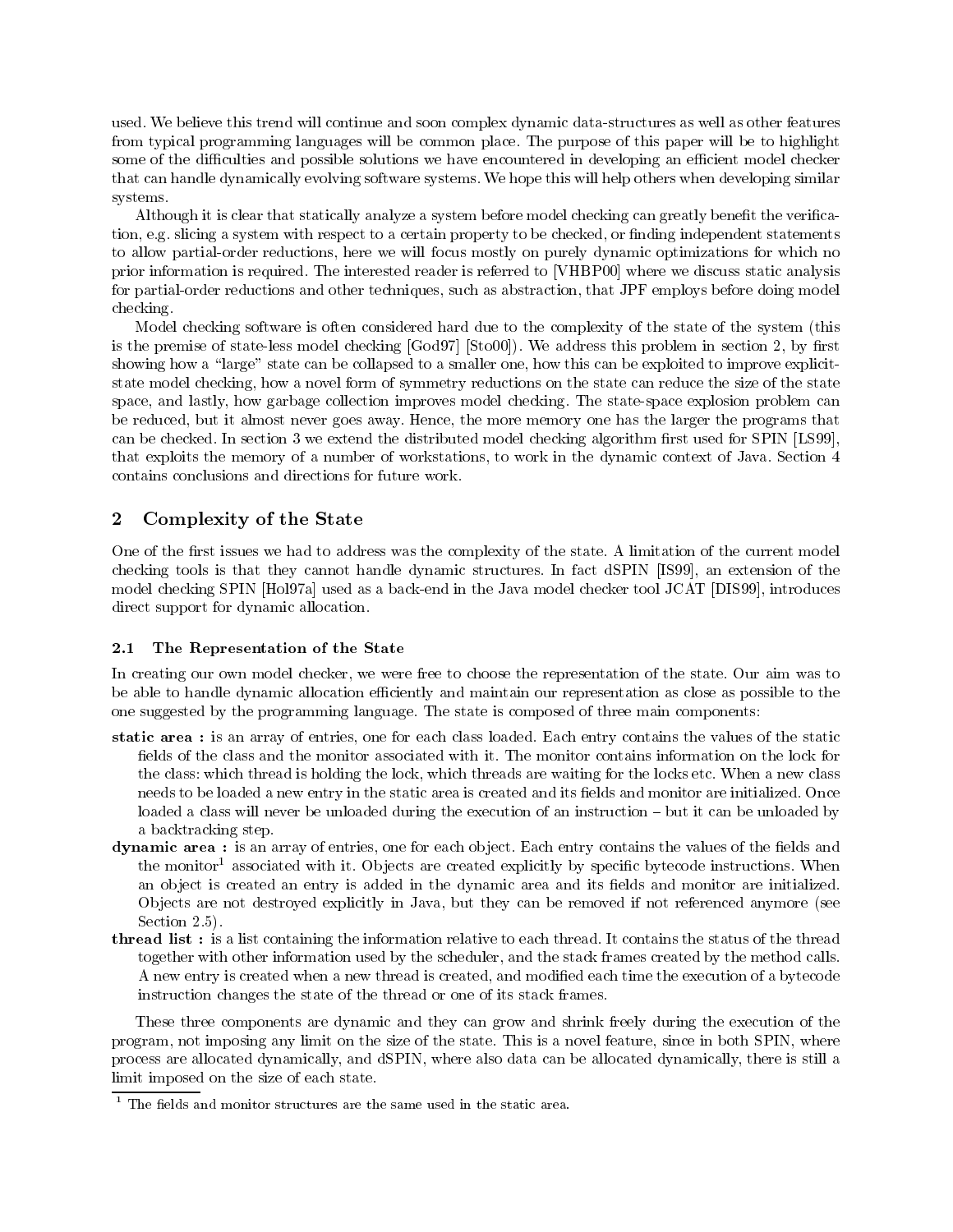#### 2.2Collapsing the State

The dynamic features of the Java language, namely, class loading, object creation and method invocation, require a complex data-structure to record the state of the system (see for example our state structure in the previous section). Furthermore, in order to do efficient explicit-state model checking one needs to record the states that have been visited (often using a hash-table). From the examples—in Table 1 one can clearly the see that it is very inefficient to store the states in their original complex form: for both relatively simple Java programs more than 2kB/state are required. Unlike in a tool such as SPIN where state compression is an option, it is clear that for systems that require a more complex state description, compression should be a requirement.

The "collapse" algorithm has been very successful for state compression in SPIN [Hol97b] and hence we decided to extend it for use within JPF. The rationale behind the collapse method is that when a new state is generated large parts of the state are unchanged. This would seem to call for the state to be stored as the difference from the predecessor, but since states need to be compared to determine if a state has been visited before, this would be inefficient. What the collapse does is to associate to a particular part of the state an index. The state can then be collapsed to a list of indexes indicating which components compose the state itself. The decomposition must be unique so that by comparing the indexes it is possible to determine state equality.

In order to generate the indexes we created a set of pools. Each pool is an ordered set without repetitions. Every time a state needs to be stored it is first collapsed: each component is inserted into a pool, the pool returns the index that corresponds to the position of that component in the pool. If the element was not present in the pool it is added at the end, otherwise the index of the copy already present in the pool is returned. The assumption is that the size of the pool is small enough because each single component appears the same in many states.

In SPIN there are pools for the following state components: global variables, processes and asynchronous channels. Asynchronous channels has no counterpart in Java, but one can think of global variables and static fields, and SPIN processes and JAVA threads to be similar. This would seem to imply that a good first try for our state compression should include a pool for the static area, the dynamic area and the threads. This, however, would be inefficient, since each of these three components has further structure that can be exploited. For example, an assignment to a field of an object would make the dynamic area and one thread change, and hence create two large new pool entries. If we rather use a pool for each stack frame in each thread and have a pool for each monitor and one for each fields data entry then the above field assignment would only change one stack frame entry (the one for the method with the assignment, while leaving all other frames in the thread to collapse to their old values) and one fields entry. When deciding on which components to compress one should always pick components that would not change too often, in order to get maximum benefit. We therefore choose a pool for each of the following: fields data (from both the static and dynamic area), monitor data (again shared between static and dynamic area), method stack frames and lastly one for other thread information (such as the thread status, that seldom changes).

As can be seen in Table 1, when the compression algorithm is used the number of different elements in the pools is quite small and the reduction of the memory requirements is impressive. Note that the execution time is reduced as well. When a new state is store it is compared to other states to see ifit has already been visited. This operation is highly inefficient when two uncompressed states are compared because of the complexity of the states themselves, but it is quite efficient when the compressed states (namely arrays of integers) are compared.

### 2.3Optimizing the Backtrack

Although compression made JPF usable, it was clearly still too slow and used too much memory to handle large examples. Profiling the system revealed that the problem was the way we handled backtracking. Unlike  $SPIN$  we decided to store a copy of each state on the depth-first stack for backtracking purposes  $-$  SPIN uses a backwards transition to unwind moves when backtracking, if the state change is too large however a copy of the previous state is used. The reason for this was that we worked on the bytecode level and

<sup>2</sup> The examples used in this and the following tables are available from the JPF web-page http://ase.arc.nasa.gov/jpf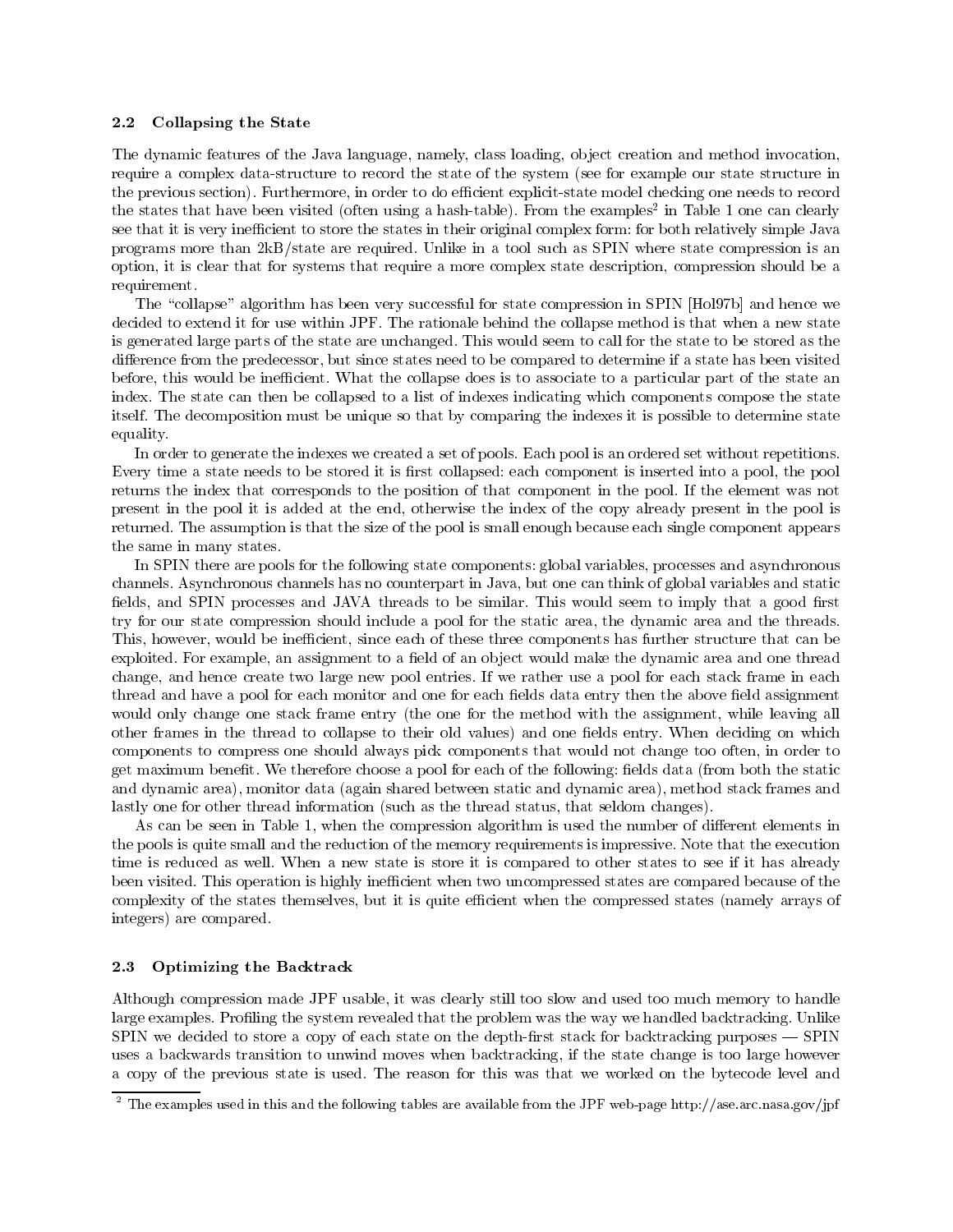|                      | <b>States</b> |                     | <b>Transitions Pools Entries</b> |
|----------------------|---------------|---------------------|----------------------------------|
| RemoteAgent          | 66,425        | 148,825             | 1.373                            |
|                      | Memory        | Time                | <b>State Size</b>                |
|                      | (MB)          | $\left( sec\right)$ | (bytes)                          |
| No Compression       | 180.79        | 227.83              | 2854                             |
| Collapse             | 12.08         | 138.65              | 191                              |
| Optimized Backtrack  | 12.08         | 54.39               | 191                              |
|                      |               |                     |                                  |
|                      | <b>States</b> |                     | <b>Transitions Pools Entries</b> |
| <b>BoundedBuffer</b> | 105682        | 275988              | 583                              |
|                      | Memory        | Time                | <b>State Size</b>                |
|                      | (MB)          | (sec)               | (bytes)                          |
| No Compression       | 504.82        | 665.90              | 5009                             |
| Collapse             | 28.17         | 297.40              | 445                              |
| Optimized Backtrack  | 28.16         | 76.82               | 445                              |

Table 1. Comparison of JPF using no compression, collapse, and optimized backtrack

often one Java statement3 can correspond to many bytecode instructions, hence unwinding each bytecode instruction seemed too complicated. The graph in Figure 1 shows how the memory usage before optimizing the backtracking varies during the visit as new states are reached. In the same graph (with a different scale) the depth of the stack is shown. It is evident how the memory usage is strictly related to the depth of the stack because the uncompressed state is stored on the stack.



Fig. 1. Memory usage during execution with and without optimized backtracking. Stack depth is also represented in a different scale

A very simple, and above all novel solution presented itself: store the compressed state on the stack and use the reverse of the collapse operation to re-create the original state when backtracking. In fact, only store

<sup>3</sup> Although JPF executes bytecode instructions, we typically don't use that level of atomicity during model checking, rather we use one JAVA statement or one line of JAVA code as being one transition.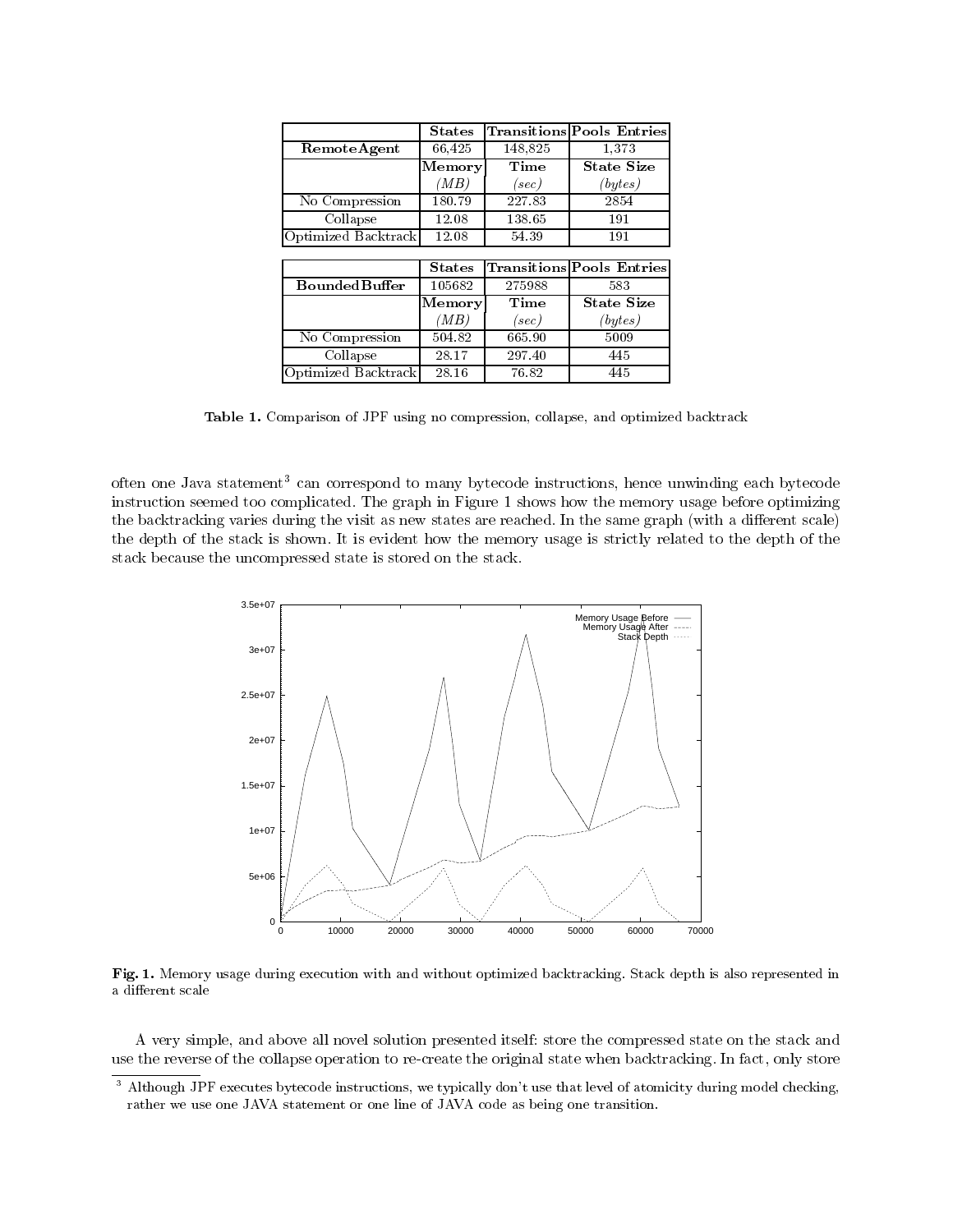a reference to the compressed state on the stack and leave the state itself in the hash-table. Reconstructing the state is quite straight-forward because the collapsed information contains the indexes of the different components of the state that just need to be put back together again via a reverse lookup in the pools (i.e. the original component corresponding to an index must be retrieved). For efficiency only the components that are actually changed are restored. Figure 1 also shows the memory usage after introducing the optimization of the backtrack. A slight dependency between memory used and stack depth is still present, but now most of the memory is used to store the states. It is interesting to see that the memory usage before and after the optimization intersect where the stack depth comes down to zero  $-$  or very close to it.

Table 1 contains the results obtained using this more optimized backtracking technique. It is not evident how the memory usage is optimized (see Figure 1) because the same amount of memory is used when the search is finished. But the execution time is considerably reduced, because it is not necessary to put a copy of the state on the stack anymore.

### 2.4Exploiting Symmetries

Symmetries have been used in model checking to reduce the size of the state space [EJ93] [ID96] [CEJS98] [CFJ93] [BDH00]. The basic idea is to visit a subset of the state space that is representative of the whole state space based on a symmetry relation that does not influence the properties being checked. Typically symmetry reductions exploit the structure of the system being analyzed, e.g. identical processes, scalar sets etc. [BDH00] [ID96]. In keeping with the focus of the paper we exploit symmetries that will be inherent to dynamic systems, and hence we address symmetry issues on the underlying state representation rather than symmetry within the state itself.



Fig. 2. Static area symmetry reduction

Specically we want to exploit the symmetry when classes are loaded into the static area and when ob jects are created in the dynamic area. Recall from section 2.1 that both the static and dynamic area are implemented as arrays, but the exact position of a class or object in these arrays should not be relevant when comparing states. Nondeterminism, either from concurrency or the environment, can cause classes to be loaded or objects to be created in different orders along different execution paths.

Comparing all possible permutations of the array entries when comparing states is however very computationally expensive, and hence we decided to rather use a canonization function to achieve efficient symmetry reductions. The idea is the following: whenever a state is generated calculate a canonical representation of the state and use this representation for state comparisons. The use of a canonization function is a well-known technique for achieving symmetry reductions [BDH00] [ID96], but calculating this function can be very expensive [CEJS98] in itself. However, since we are only interested in a limited form of symmetry reduction,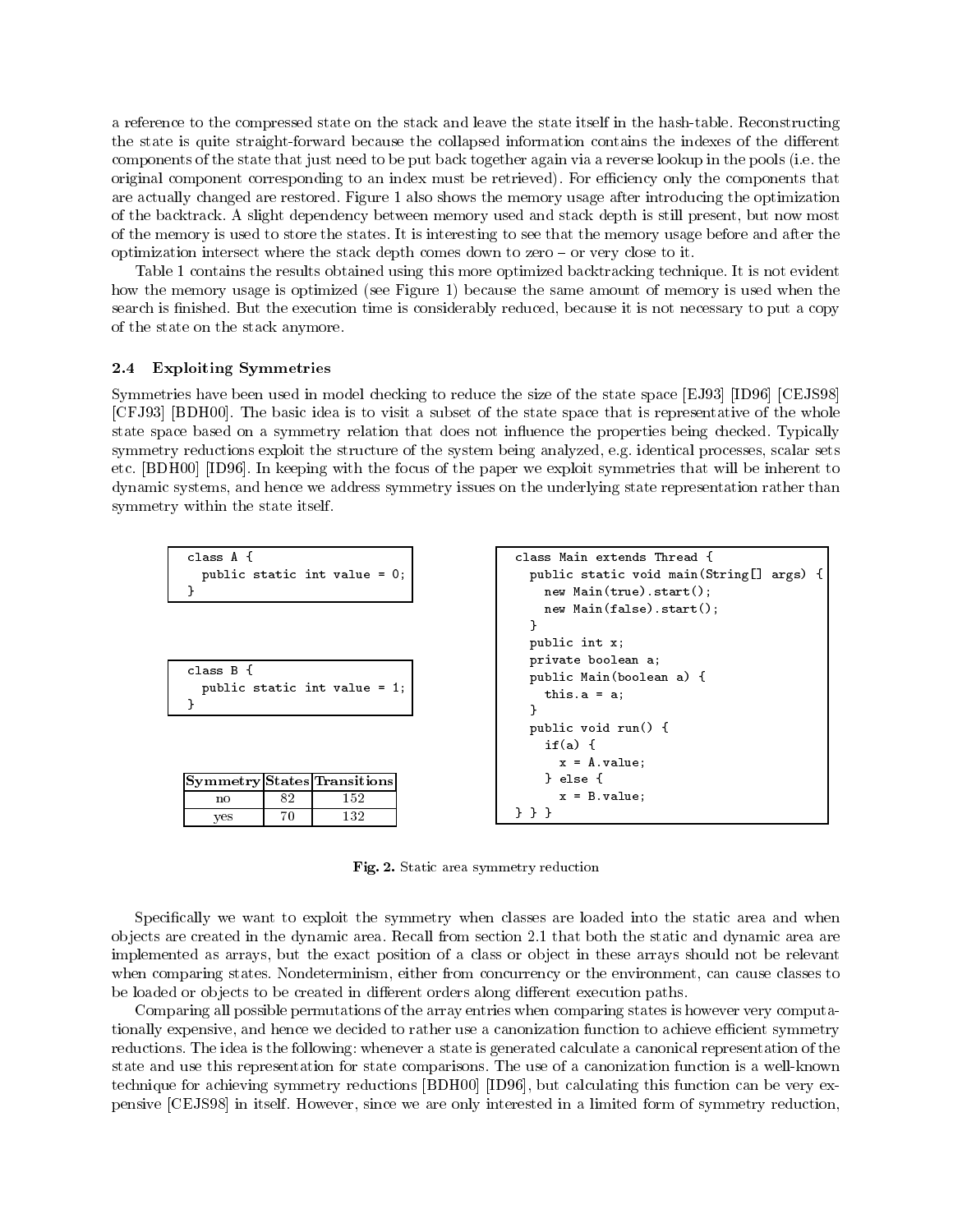we can calculate the canonical state representation very efficiently by imposing an order on the entries in the static and dynamic area. Due to the dynamic nature of Java programs, this ordering must be calculated during model checking. Also, since we use the position of classes and ob jects as references, an ordering that would require positions to change would be inefficient. The idea is to dynamically map each class (object) to a position in the static (dynamic) array when the class (object) is *first* loaded (created). When backtracking, this mapping is preserved, and reused when executing down a different path.

Figure 2 shows a piece of code where two classes  $- A$  and  $B$  – are loaded when one of their static fields is accessed. Two threads are executing each one accessing a different class. Depending on the scheduling class A can be loaded before class B or vice-versa. Without symmetry reduction, if classes are allocated in the static area in the order they are loaded, the two interleavings above would lead to two different states, one where A occupies the position before B and the other where B is in front of A. With symmetry reduction we keep a mapping of class names to positions with respect to which class got loaded first, and hence we see a reduction in the number of states (see table in Figure 2). Note that for classes we could have chosen an alphabetical ordering, but this would violate the condition that positions must not change due to the ordering.

```
class ThreadOne extends Thread {
 public Object o;
 public void run() {
    o = new Object();
```
} }

```
class Main {
 public static void main(String[] args) {
    new ThreadOne().start();
    new ThreadTwo().start();
} }
```

```
class ThreadTwo extends Thread {
 public Object o;
 public void run() {
   o = new Object();
 - 7
} }
```

|     | Symmetry States Transitions |
|-----|-----------------------------|
| n∩  |                             |
| ves |                             |

Fig. 3. Dynamic area symmetry reduction

Since class names are unique this simple mapping of names to positions is sufficient to achieve a canonical representation for the static area. The dynamic area is not quite as straight-forward, since objects do not have names and hence the different object created cannot be so easily identified. Our first guess was to use the bytecode instruction that created the object to identify it: this works fine (see results in Figure 3) as long as each instruction is executed at most once during each execution path. However allocation instructions can be executed more then once and create more than one ob ject (e.g. an allocation within a loop). To deal with that we added to the identifier of an object the occurrences of the instruction, i.e. the number of times that instruction has been executed before. Note that this occurrence number is incremented for an allocation, and also decremented whenever the allocation is backtracked.

This is sufficient to identify an object, but it might not lead to the most efficient symmetry reduction result. In Figure 4 the same bytecode instruction is executed by two different threads. The number of occurrence with which each thread executes the instruction depends on the interleaving and therefore so does the position of the objects in the dynamic area. One way to address this problem is to add to the identifier of an object the thread that created the objects and count the number of occurrences of the same instruction in each thread separately (see last row in the table in Figure 4).

The same basic approach has been applied to the static and dynamic areas. For the dynamic area  ${\bf -}$  since there is no unique identifier for an object other then the position in the dynamic area itself  $-$  it is necessary to use some other information (the bytecode instruction that created the ob ject, the number of occurrences that instruction had before, the thread that created the object) in order to create a dynamic ordering. Although we showed results on small examples in this section, the difference symmetry reductions can make on more realistic examples is quite good: e.g. without symmetry reductions the BoundedBuffer example from Table 1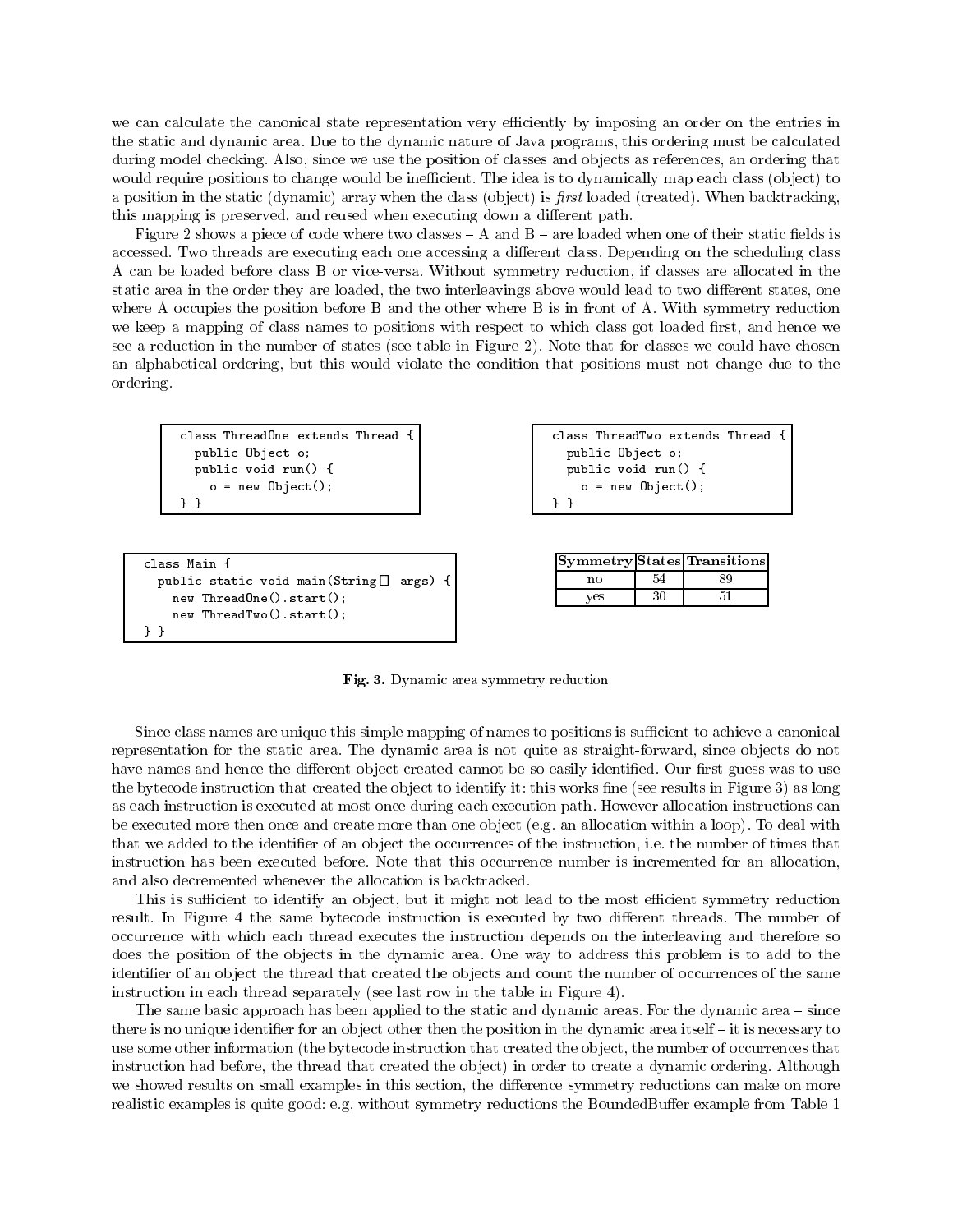```
class ThreadOne extends Thread {
 public Object o;
 public void run() {
   o = Main.newObject();
ኑ ኑ
} }
```

```
class Main \simpublic static void main(String[] args) {
   new ThreadOne().start();
   new ThreadTwo().start();
  }
 public static Object newObject() {
   return new Object();
} }
```

| class ThreadTwo extends Thread { |
|----------------------------------|
| public Object o;                 |
| public void run() {              |
| $o = \text{Main.newObject}()$ ;  |
|                                  |

|        |     | <b>Symmetry</b> States Transitions |
|--------|-----|------------------------------------|
| nο     | 122 | 237                                |
| ves    | የሮ  | 168                                |
| thread | 38  | 135                                |

Fig. 4. One instruction can be called by different threads

has 2502761 states and only 105682 with symmetry reduction (i.e. a 25 fold reduction). Furthermore, the time overhead is almost non-existent: when applying symmetry reduction to an example that have no such reductions we see a 1% increase in the execution time.

The symmetry reduction presented in this paper is orthogonal to other kind of symmetries based on the structure of the system, and therefore they could be used together. Note, that unlike [ID96] [BDH00] we don't require an extension of the model checker input language in order to achieve efficient symmetry reductions. Lastly, some of the symmetries that are exploited here are due to different interleavings of some thread execution. Partial order reduction techniques avoid exploring some of those interleavings, and therefore it can mitigate the effect of our symmetry reduction. However our method can reduce symmetries that cannot be avoided by partial order reductions, but more importantly, can be applied without requiring expensive static analysis to determine transition independence.

### 2.5Garbage Collection

Java does not offer any primitive to deallocate an object. Once created an object will continue to exist until it is garbage collected. An object can be garbage collected when no more references to it are available.

```
public class Main {
  public static void main(String[] args) {
    Object o;
    while(true) {
      o = new Object();
} } }
```
Fig. 5. Even a simple example can have infinite states

If we want to model check software written in Java we need to take into account garbage collection. Many Java programs rely on its presence, and even very simple examples  $-$  see Figure  $5$   $-$  would have an infinite number of states without garbage collection (each allocation grows the size of the state, hence causing an infinite state-space). Garbage collection during model checking was first introduced in [IS00] and we implemented the same two algorithms, namely reference counting and mark and sweep, in JPF. The results presented in Table 2 show how reference counting and mark and sweep perform in our implementation. Three examples are analyzed: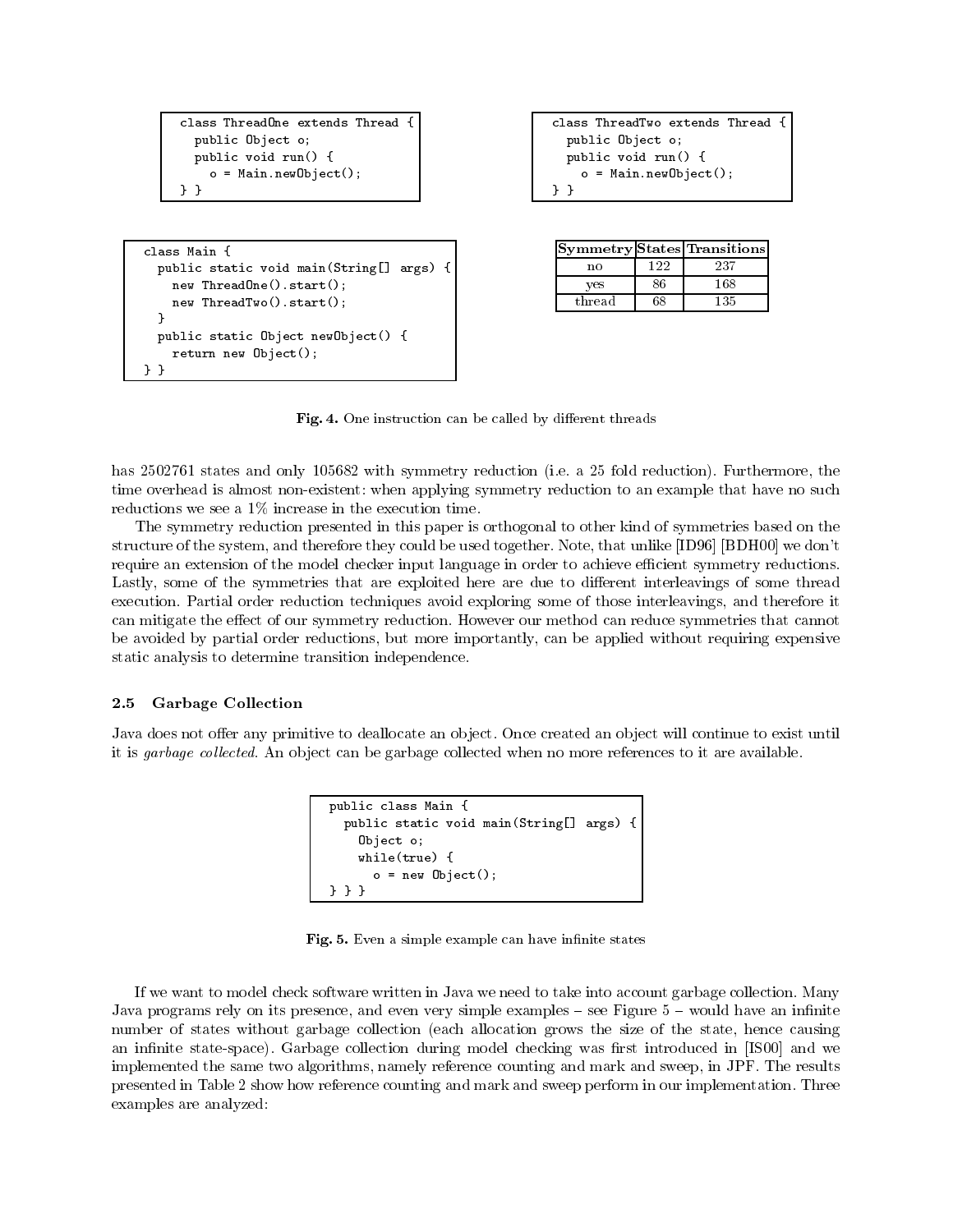- ${\bf -}$  rempoblic reates many temporary objects;
- { NoGarbage adds elements to a list but never removes them, creating no ob jects to be collected; and
- { DoubleLinked creates a double linked list and then loses the only pointer to it.

All these examples include concurrency (two or more threads are executing the same operations concurrently). In the table the following have been reported: the number of states, the number of transitions, the memory usage (at the end of the verification), the execution time, and the number of objects collected (with the number of times the algorithm has been activated for mark and sweep).

|                                 |        |                           | Memory Time |                     | GC                    |
|---------------------------------|--------|---------------------------|-------------|---------------------|-----------------------|
| TempOb <sub>1</sub>             |        | <b>States Transitions</b> | (MB)        | $\it (sec)$         | objects(runs)         |
| no GC                           | 609173 | 1276971                   | 168.26      | 508.24              | - 1 -                 |
| Mark and Sweep                  | 2923   | 7110                      | 1.1         | 5.73                | 2750(4286)            |
| Reference Count                 | 2923   | 7110                      | 1.1         | 6.48                | $2750(-)$             |
|                                 |        |                           |             |                     |                       |
|                                 |        |                           | Memory Time |                     | GC                    |
| NoGarbage                       |        | <b>States Transitions</b> | (MB)        | $\left( sec\right)$ | objects(runs)         |
| no GC                           | 833766 | 1812626                   | 216.88      | 520.26              | - ( -                 |
| Mark and Sweep 833766           |        | 1812626                   | 216.95      | 646.43              | 0(1241203)            |
| Reference Count 833766          |        | 1812626                   | 216.95      | 621.90              | $0(-)$                |
|                                 |        |                           |             |                     |                       |
|                                 |        |                           | Memory      | Time                | GC                    |
| DoubleLinked States Transitions |        |                           | (MB)        | $\left( sec\right)$ | objects(runs)         |
| no GC                           | 124503 | 310006                    | 71.31       | 99.18               | $-1-$                 |
| Mark and Sweep 124503           |        | 310006                    | 33.45       |                     | 101.98 35928 (231163) |
| Reference Count 124503          |        | 310006                    | 71.37       | 120.01              | $0(-$                 |

Table 2. Results obtained with GC

The first example  $-$  TempOb j  $-$  is heavily affected by garbage collection. The fact that temporary objects are created  $-$  which is quite common in Java  $-$  adds extra information to the state that makes equivalent states seem different if garbage collection is not active. The memory requirement are the same for both algorithms, but the mark and sweep is slightly faster, since the ratio of objects collected per run is quite high (this is not the case for the other two examples).

The second example  ${\rm -NoGarbage-shows}$  the overhead introduced by the two algorithms, since this example does not produce any object to be collected. The extra memory is about the same for both algorithms, but that's not true for the execution time. The mark and sweet algorithm is activated many times and that is reflected in the higher execution time: almost 70% of the transitions cause the algorithm to be executed. The algorithm is activated only after an instruction that can produce garbage: unfortunately many of the bytecode instructions can.

The last example – DoubleLinked – leads to two considerations. First, the reference count algorithm is not able to detect cycles of garbage. As a consequence no garbage is detected by this algorithm. Secondly, even when garbage is found with the mark and sweep algorithm, the state space is not reduced: the reason is that states with their garbage removed are still different because of other variables in the program. However, there is a reduction in the memory since states from which garbage was collected are now smaller than before.

Note, unlike the case for dSPIN[IS00], where it was necessary to store the complete state on the stack before garbage collection  ${\bf -}$  because the state was changed in an irreversible way  ${\bf -}$  we do not need to do so because the collapsed version of the state is stored on the stack.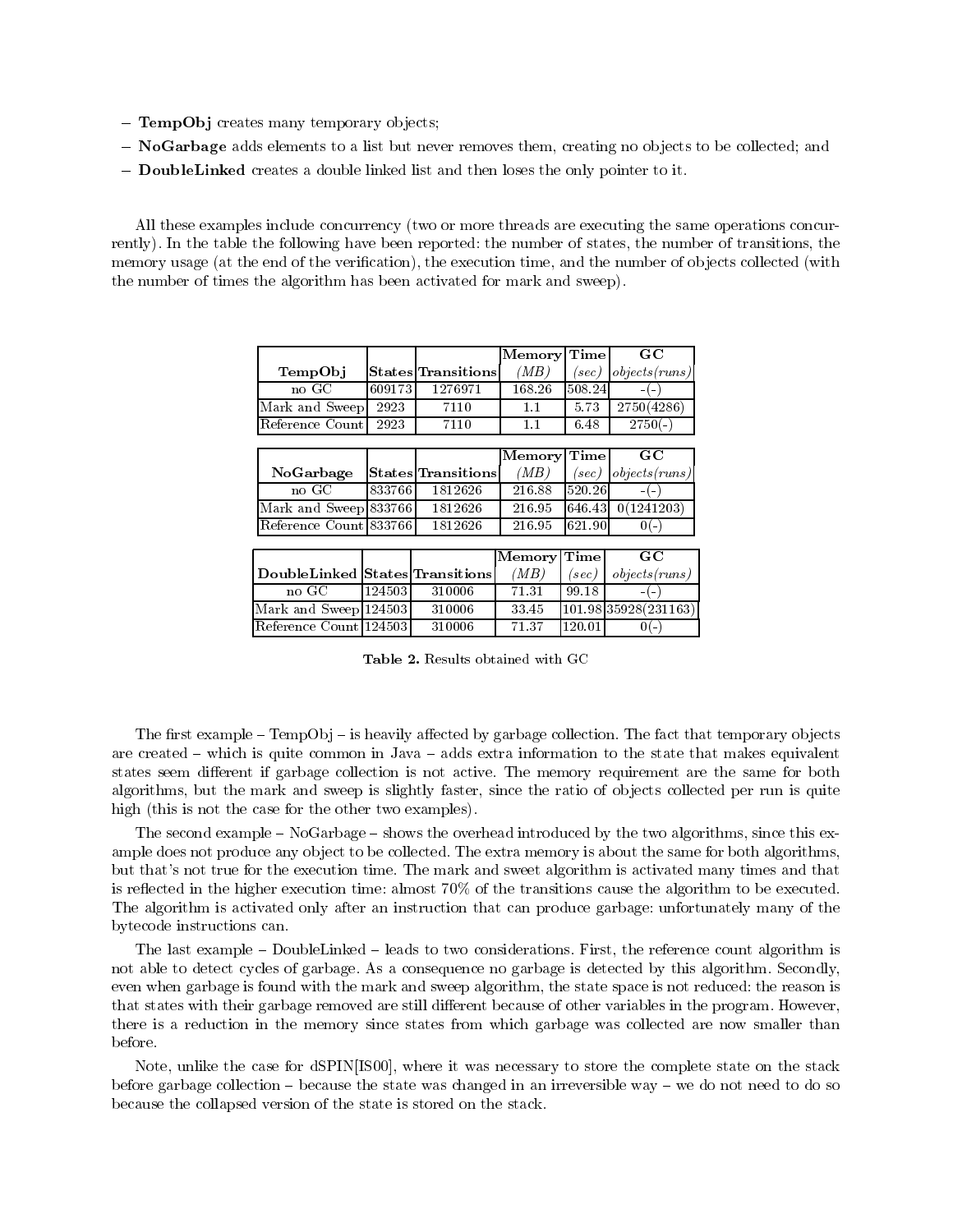### <sup>3</sup> Distributed Memory

Explicit state model checking suffers from the state explosion problem, and when analyzing software programs this problem is more severe due to the higher-level of detail present in such programs. In order to deal with this issue, many different solutions have been tried, distributed model checking being one of them [LS99] [SD97]. In this section we present how we improved this technique and adapted it to the dynamic nature of the systems that can be checked with our tool. Our work is based on [LS99], that presents a distributed memory implementation of SPIN. Our goal was to analyze the issues of implementing a distributed model checker when the input model is a dynamic system, in order to guide us in the development of a parallel model checker.

The algorithm presented in [LS99] extends the standard depth-first visit algorithm into a distributed visit algorithm. This new algorithm is no longer depth first but it still visits all the states and paths of the system. The only real issue with this algorithm is that it does not allow LTL model-checking, but this limitation had been overcome in [BBS00].

The basic idea is to divide the state space in partitions. Each node  $-\text{workstation} - \text{will store the states}$ that belong to one of the partitions. Every time a new state is reached a partition function isused to determine which node is the owner of the state and the state is sent there for storage and analysis of the state's successors. If the state has to be visited in the same node then the visit continues depth first from that node. The node the starting state belongs to will start the visit while the others are waiting for incoming messages. The search is completed when all nodes are waiting and all messages sent have been received. The major issue with this algorithm is picking a partition function that minimizes the memory required by each node, but at the same time limits the number of messages required between the nodes.

#### 3.1Improvements

The algorithm from [LS99] has been adapted to our system, at first without any modification. After making the tool operational we worked on some extensions, mainly aiming to reduce the communication overhead. In [LS99] a modification of the algorithm, called *sibling storing*, is presented which reduces the number of messages sent. Each time a new state that needs to be sent to another node  $-\text{ sibling} - \text{is reached}, a local$ copy of the state sent is kept in the local hash table. If encountered again, no messages need to be sent, since we know that it has been received by that node before. One issue with this technique is that the number of siblings can grow quickly and consume too much of the memory, taking space that could be allocated to store actual (local) states.

We developed a modified version of this technique, that we called *sibling caching*, that stores the siblings in a cache. When no empty space is left in the cache, the least recently used element is discarded and the new sibling is added. This technique proved to be quite effective  $-$  see Table  $3$   $-$  because a very limited size cache performs, in terms of messages avoided, almost as good as complete sibling storing. Table 3 shows the traditional partition algorithm (that uses a hash function over the complete system state for partitioning) augmented with a number of optimizations techniques and compares these with respect to memory usage, percentage of transitions that generates messages, i.e. how many states need to be sent to another node, and lastly the time taken.

Another extension we developed is called *children lookahead*. This technique tries to avoid sending messages due to short paths that fall into another node's space. As can be seen in Figure 6, state  $s_{i-1}^{(o)}$  is followed by state  $s_i^{\gamma}$ . This generates a message from node 0 to node 1. When node 1 receives the new state it generates its successor  $s_{i+1}^{>}$ . This node needs to be stored by node 0 and so a second message is generated. This last message could have been avoided if node 0 had checked the successors of  $s_i^{(+)}$  for a  $i$  for any state belonging to itself  $-$  this operation is not very expensive because state  $s_i^{(-)}$  has already been generated by node 0.

In order for this technique to work itis necessary to work it is going to take care of each care of each care of each care of each care of each care of each care of each care of each care of each care of each care of each state. When a message is sent the sender will check for its own states among the successors of the sent state. On the other hand the receiver will skip every state belonging to the sender that falls in the first generation starting from the received state. This algorithm works also if there are more than two parties involved, because the sender will just ignore states belonging to a third party, while the receiver will send the state to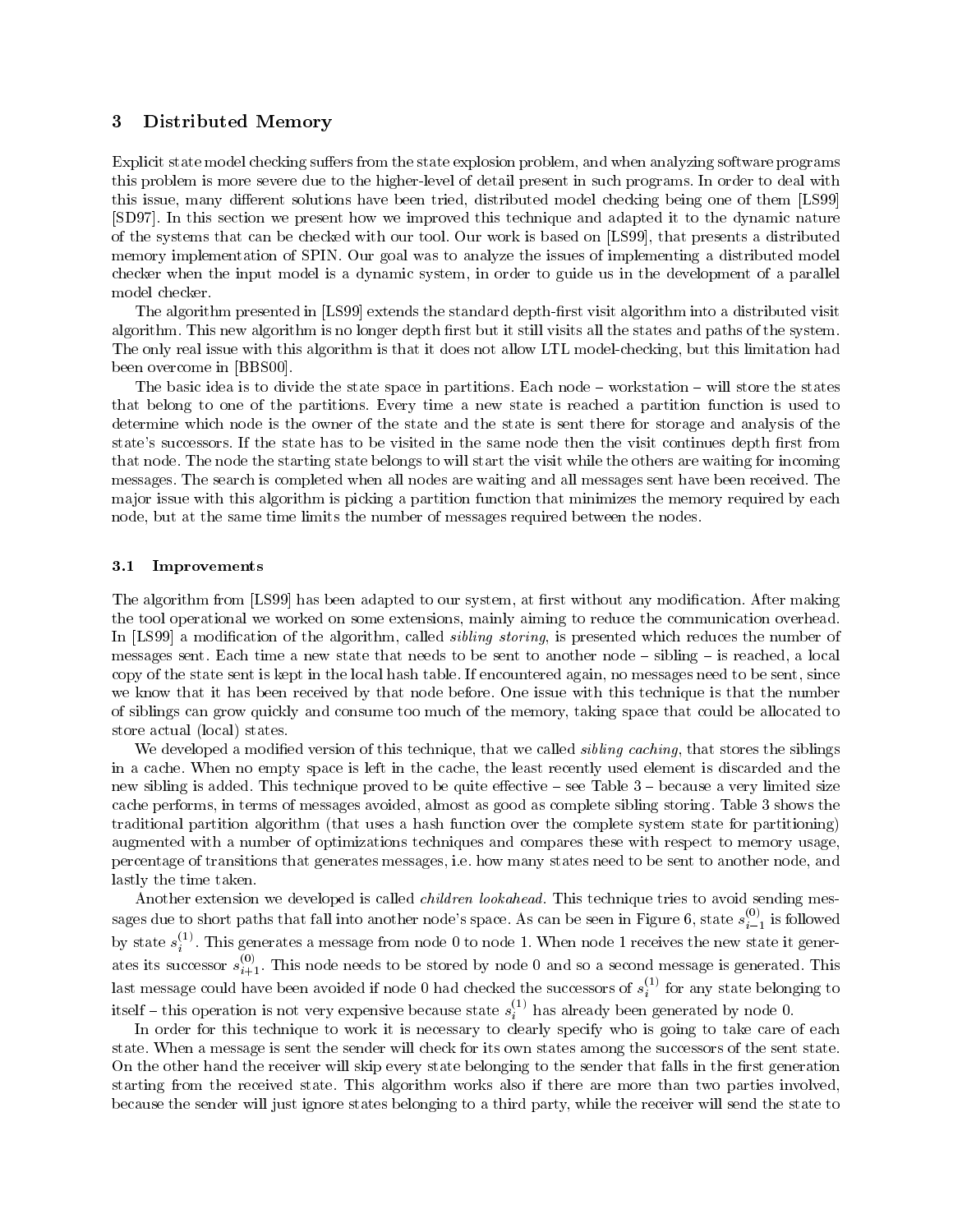| RemoteAgent                                 | Memory $MB$ Messages % Time (sec) |    |        |
|---------------------------------------------|-----------------------------------|----|--------|
| Normal                                      | 40.69                             | 38 | 525.16 |
| Sibling Storing                             | 45.70                             | 27 | 504.65 |
| Sibling Caching (50)                        | 40.10                             | 34 | 518.52 |
| Sibling Caching (200)                       | 39.60                             | 31 | 515.26 |
| Sibling Caching (500)                       | 39.19                             | 28 | 511.77 |
| Children Lookahead                          | 29.67                             | 31 | 320.75 |
| Children Lookahead + Sibling Storing        | 33.83                             | 23 | 296.87 |
| Children Lookahead $+$ Sibling Caching (50) | 29.19                             | 28 | 316.11 |
| Children Lookahead + Sibling Caching (200)  | 29.14                             | 28 | 314.61 |
| Children Lookahead + Sibling Caching (500)  | 28.86                             | 26 | 319.06 |

Table 3. Results using different optimizations with the RemoteAgent example



Fig. 6. Example of children lookahead

the correct node – therefore avoiding duplication. It is important however for the node to check for possible states belonging to itself in the first generation of the state sent to the third node.

This technique avoids messages for runs that last only one state in another node's part of the state space, but the technique can be generalized to an arbitrary number of steps, corresponding to the number of generations that need to be checked. There exists a trade off between the number of generations checked  $-$  and therefore the number of possible messages avoided  $-$  and the time overhead necessary to generate all the successors – which grows exponentially with respect to the number of generations.

Some results can be seen in Table 3 where the same example has been executed with different combinations of the presented techniques: sibling storing reduces the number of messages more consistently than sibling caching, but increasing the size of the cache  $-50$ , 200, and 500 in the table  $-$  the percentage of messages gets closer to the results obtained using storing. Children lookahead demonstrates very effective and orthogonal to the other techniques. The results in term of message reduction are mirrored by the reduction in execution time. The memory usage should be higher with sibling storing, decrease with the caching and being minimum without any sibling algorithm. Nevertheless the experimental results give an anomalous behavior that we were not able to explain.

 $S$  rate **Transfer** A difference between STIN and JFF is where most of the execution time is spent. In SFIN storing the state uses most of the time, while in JPF execution of the bytecode instructions is the most expensive. This is due, in part, to the fact that in JPF transitions are more complex than in SPIN. This difference can affect the design of the distributed version of the two tools. In [LS99] the communication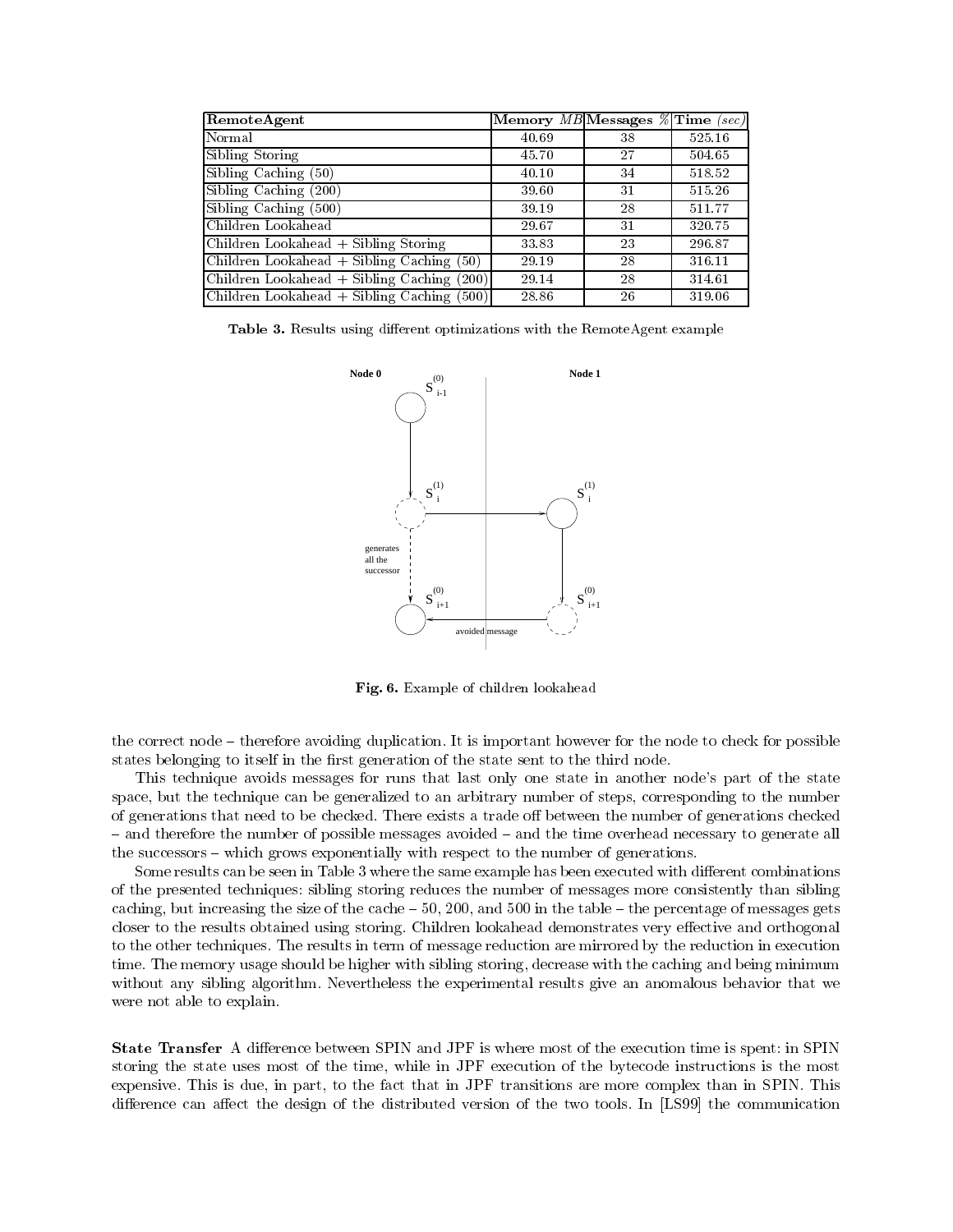protocol between the nodes had been designed so that a path is sent to identify the state that needs to be visited. This is consistent with the assumption that steps can be executed very efficiently in SPIN. On the other hand, in JPF an execution step is very time consuming so it would sound efficient to send the state, without any need for the path. In JPF however the state is a very complex structure that includes references. At the early stages of the development we tried to send states, but the time necessary to translate the state into something that can be sent on a socket was too high. Therefore our choice was to send the path and use that information to reconstruct the state on the destination node. Although we are sending a path at the moment we believe that when doing the implementation on a parallel architecture sending states would

Another possibility that we are currently exploring is to send across a compressed version of the state. Since the state is very efficiently compressed by the tool for storing, it would be effective to send the compressed state over the network. This is not at the moment possible because the pools used for the compression are local to each node and therefore it would be impossible to reconstruct correctly the state on the receiving node. One possible approach – that is particularly interesting in a parallel environment, but it's still applicable in a distributed one - would be to centralize the pools used for the compression. This way indexes for components of the state would be global and the compressed state could be easily and quickly transferred between nodes. In order to reduce the communication each node could keep a copy of the entries that it accessed from the centralized pool and only when a new entry has to be added, communication is necessary.

### 3.2Partitioning

Partitioning is a crucial point in the distributed algorithm [LS99]. Partitioning aims to achieve two contrasting goals, with an obvious trade off.

- { reduce the number of message that need to be transmitted; and
- { maintain a fair partitioning of the memory required on each node.

In [LS99] a few heuristics to determine a partition function are suggested. In [Ler00] a more complete approach to the problem is given, and a tool to automatically generate a partition function from static analysis of the input model is presented. However, because of the dynamic nature of the systems we address, these kind of tools are more difficult to implement due to the complexity of the static analysis required. We will therefore focus on partitioning functions that can be calculated dynamically and compare them to static partitioning functions that do not require any static analysis. In [Ler00] partition functions are classified as:

static: the partitioning is made before the verication is ran and no changes are possible once at run-time;

dynamic: the partition function is adapted at run-time using the information gathered during execution to better suit the system that is being model checked.

These two kinds of partition functions have their advantages and disadvantages: static partitioning does not require further communication to determine which node a state belongs to but it is hard to come up with a good function, i.e. one that achieves both equal partitions and low communication. On the other hand, dynamic partitioning requires a higher level of communication and complexity, but allows more versatility (it is not model dependent) and equal partition size. All the partition functions used in [LS99] are static but the algorithm presented does not rely on that assumption. Static partitioning is especially problematic for a dynamic system, because it is hard to extrapolate what the behavior and structure of the system will be. Therefore a dynamic approach, since it is not dependent on the system structure, seems more appropriate when analyzing dynamic systems.

#### 3.3Static Partitioning

First we present some examples using static partitioning  $-$  Table  $4$   $-$  that can be used as a reference for the results presented further on. They are also important because  $-$  as we will see in Section 3.4  $-$  these partition functions are used as a basis for the dynamic ones.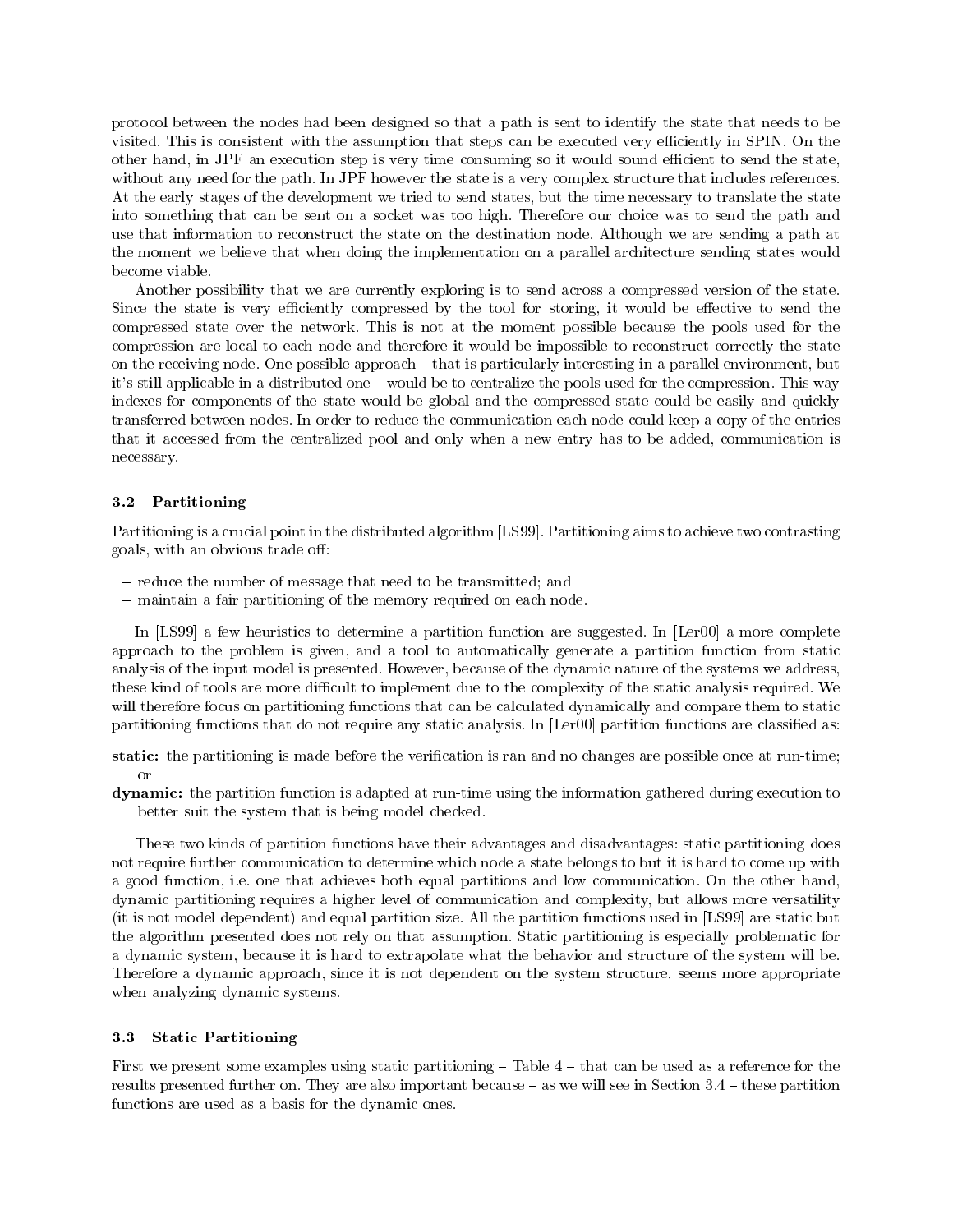| RemoteAgent          |       | Memory % Messages % Time (sec) |        |
|----------------------|-------|--------------------------------|--------|
| Global Hash Code     | 50/50 | 38                             | 525.16 |
| Local Hash Code      | 50/50 | 46                             | 551.28 |
| Local Hash Code (1)  | 44/56 | 11                             | 241.46 |
| Local Hash Code (2)  | 47/53 | 13                             | 263.57 |
| Program Counter (1)  | 54/46 | 17                             | 342.34 |
| Program Counter (2)  | 48/52 | 25                             | 487.43 |
| Program Counters (1) | 54/46 | 17                             | 339.46 |
| Program Counters (2) | 43/57 | 14                             | 326.66 |

Table 4. Different static partition functions on the RemoteAgent example

The results in the table are for the RemoteAgent example and using two workstations. The different partition functions are reported in the first column, followed by the percentage of the total memory used by each workstation, the percentage of transitions that cause messages to be sent, and lastly the time taken.

The Global Hash Code partition function uses a hash function to determine the partition: the function is applied to the whole state and the partition is the result modulo the number of partitions. This solution gives a fair division of the state space between the nodes, but at the same time, the number of messages generated is pretty high.

A possible approach is to use the locality principle [LS99]: if the partition function relies only on the information of a particular thread, only when that thread is scheduled is it possible to reach a state that generates a message. As a first step we created a partition function  $-$  Local Hash Code  $-$  that uses the hash codes from the thread list only. This implies that the value of the objects are not included in the hashing process - only the stack frames and thread status of all threads. As a further step we limited this process to a specific thread (indicated by a number in the table). The results, in terms of message ratio, are still not very good for the function if applied to the whole thread list because at each step at least one of the program counters will change, but if applied to a single thread, messages are reduced. The choice of the thread is also important: the first thread  $-$  zero  $-$  is usually a bad choice (hence it was not included in the table), since it is the main thread that often is simply used to create the threads that compose the real system. In general a reduction of the messages is obtained, with a sacrifice in the fairness of the partition.

As said before, in [Ler00] a tool to generate a partition function using static analysis has been presented. Unfortunately, this tool cannot be applied, as is, here because it uses the flow control graph of a thread, that is not as accessible as in SPIN. The idea behind it is to use the current state of a process to determine the partitioning the state belongs to: on a similar path we tried to use the program counter of threads to do this. Since the static analysis approach cannot be used, we just hashed the program counter. At first sight the program counter seems to be the equivalent of the current state of a Promela process, but because of the stack based approach, each thread has more than one program counter. At first we tried to use the program counter from the topmost stack frame (rows saying Program Counter as partition function), then we tried the same approach using a function of all the program counters from every stack frame (rows marked as Program Counters). The result is a reduction of the percentage of messages, which is higher when the function is applied to a specific thread. Note again, that the main thread (thread zero) is not shown, since as before it is only used to start the rest of the system and hence leads to a very unbalanced partitioning.

An interesting observation is that one can either use too much information to calculate the partitioning, in which case the partition is fair but creates too many messages (see Global Hash Code and Local Hash Code) or one can use too little information (see Program Counter 1 and 2) with similar problems. Using just enough information seemed to give the best results: Local Hash Code for a thread and Program Counters per thread.

#### 3.4Dynamic Partitioning

The great advantage of dynamic partitioning is that no prior knowledge or static analysis of the system are necessary: run-time information is used to keep the partitioning fair. Dynamic partitioning just means that states can be stored in one node at a certain moment and in another one later on. In general a dynamic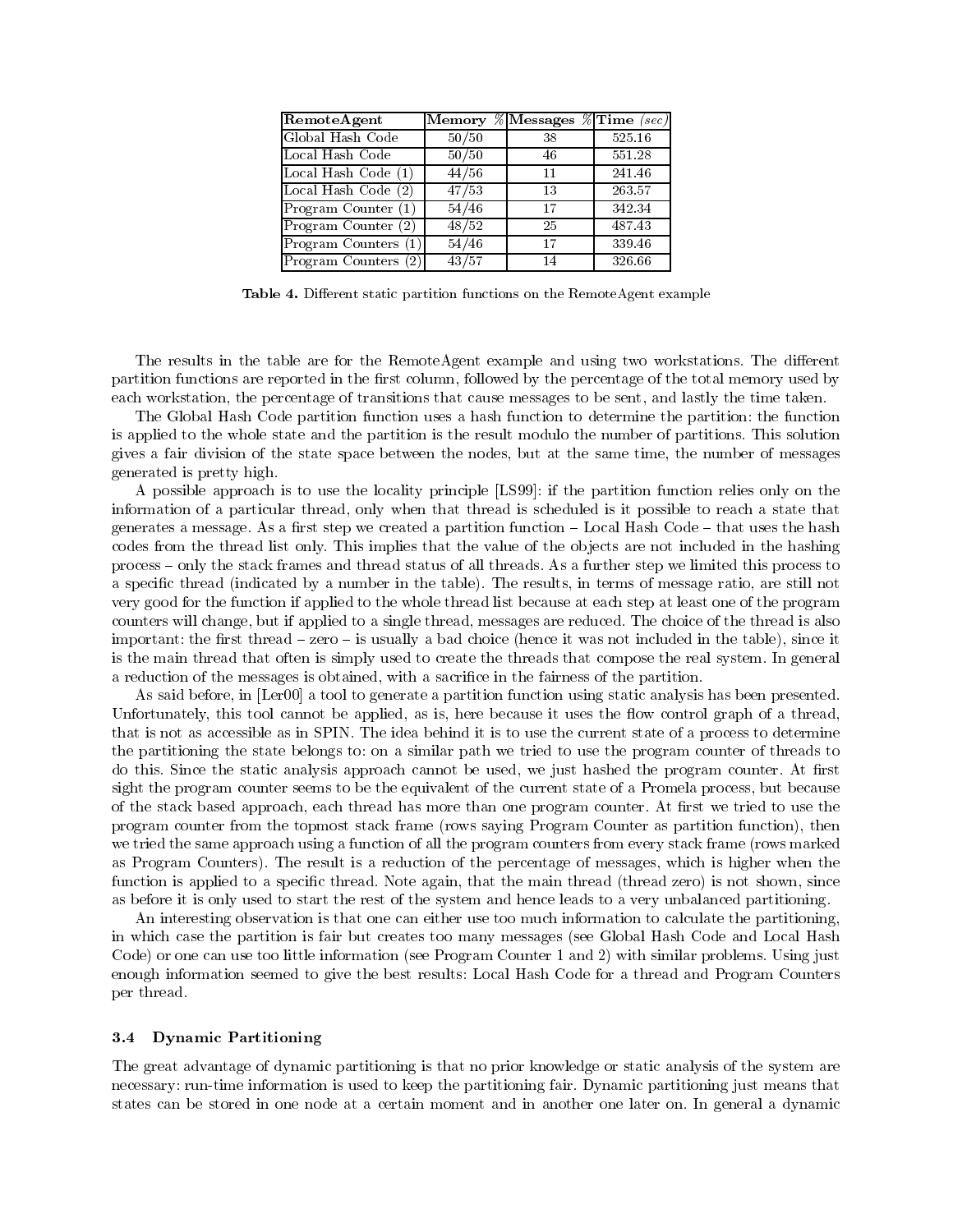partition function will initially assign a subset of the state space to each node and when a certain condition arises  $-$  for instance lack of main memory  $-$  it will reassign some states to a different node.

In our work we assume that at any given time each node knows where each state is supposed to be stored. This means that a node does not need to interrogate every other node to know if a state has already been visited, but can send it to the legitimate owner. This assumption can be dropped for the transitory after a reassignment with the condition that nodes relay the incoming states that do not belong  $-$  anymore  $-$  to them to the correct designated node.

One issue that arises at this point is how to represent a partition function that can change during time. It is necessary for some sort of table to specify which state is stored where. It is obvious that the granularity of this table cannot be the single state, otherwise the size of the table would be of the same order of magnitude of the size of the whole state space. States can be grouped together: we called these groups of states classes. It is clear that the classication is equivalent to the partitioning. The assumption we made here is that the same techniques used for determining static partition functions can be used to determine a classification function. What is important is that classes do not need to be the exact same size. In fact the number of classes is greater then the number of partitions, and each partition consists of a set of classes: at run-time classes will be grouped together into partitions and when a partition's size is too big, part of it  $-$  a class  $-can$ be assigned to another node. Still important is to minimize the number of potential messages between two classes, but we don't have a strong trade off like we used to. This solves the problem of having an excellent partition function, since an average classication function can give optimal results.

When a reassignment is issued the states that have already been visited but now belong to a different partition have to be discarded. It is not efficient  $-$  at least in a distributed environment  $-$  to transfer that information across the network. The node those states are assigned to will rediscover those states  $-$  if they will ever be met again – without actually influencing the result of the computation, just extending the search  $=$  since some states may be visited more than once.

| RemoteAgent          |       | Memory % Messages % Time (sec) |        |
|----------------------|-------|--------------------------------|--------|
| Global Hash Code     | 50/50 | 38                             | 524.02 |
| Local Hash Code      | 50/50 | 46                             | 531.17 |
| Local Hash Code (1)  | 48/53 | 11                             | 216.56 |
| Local Hash Code (2)  | 48/52 | 13                             | 281.25 |
| Program Counter (1)  | 52/48 | 17                             | 340.97 |
| Program Counter (2)  | 48/52 | 25                             | 487.46 |
| Program Counters (1) | 52/48 | 17                             | 311.22 |
| Program Counters (2) | 49/51 | 13                             | 333.78 |

Table 5. Results from dynamic partition with classes split equally.

Table 5 show the results obtained using different dynamic partition functions based on the static ones presented in the previous section. Half of the classes are initially assigned to each node and, if necessary, they will be reassigned. When comparing these results with the static partition results from Table4 it is clear that in every case the dynamic partition achieves either a similar or better memory distribution and runtime.

An important issue is to decide when a reassignment is necessary: an option would be to start it when the number of states stored in one partition is too big compared to what is currently stored in the others. However this is not a good idea, since having a greater amount of states stored in one partition is not necessarily a problem until memory comes to exhaustion. It is better to wait until the memory become an issue than keep the two partition at the same size during the whole visit  $-\text{ also}$  because a class's size can change, for instance if most of its states will be visited close to the end of the verication.

Another issue is that, even when the memory is abundant, the two nodes have to communicate intensively since the beginning, because the states have been divided as equally as possible before starting. One possible optimization would be to store all the states  $-$  at least initially  $-$  on the same node and let the reassignment and the dynamic algorithm do the work of obtaining a better partitioning. This last approach leaves all but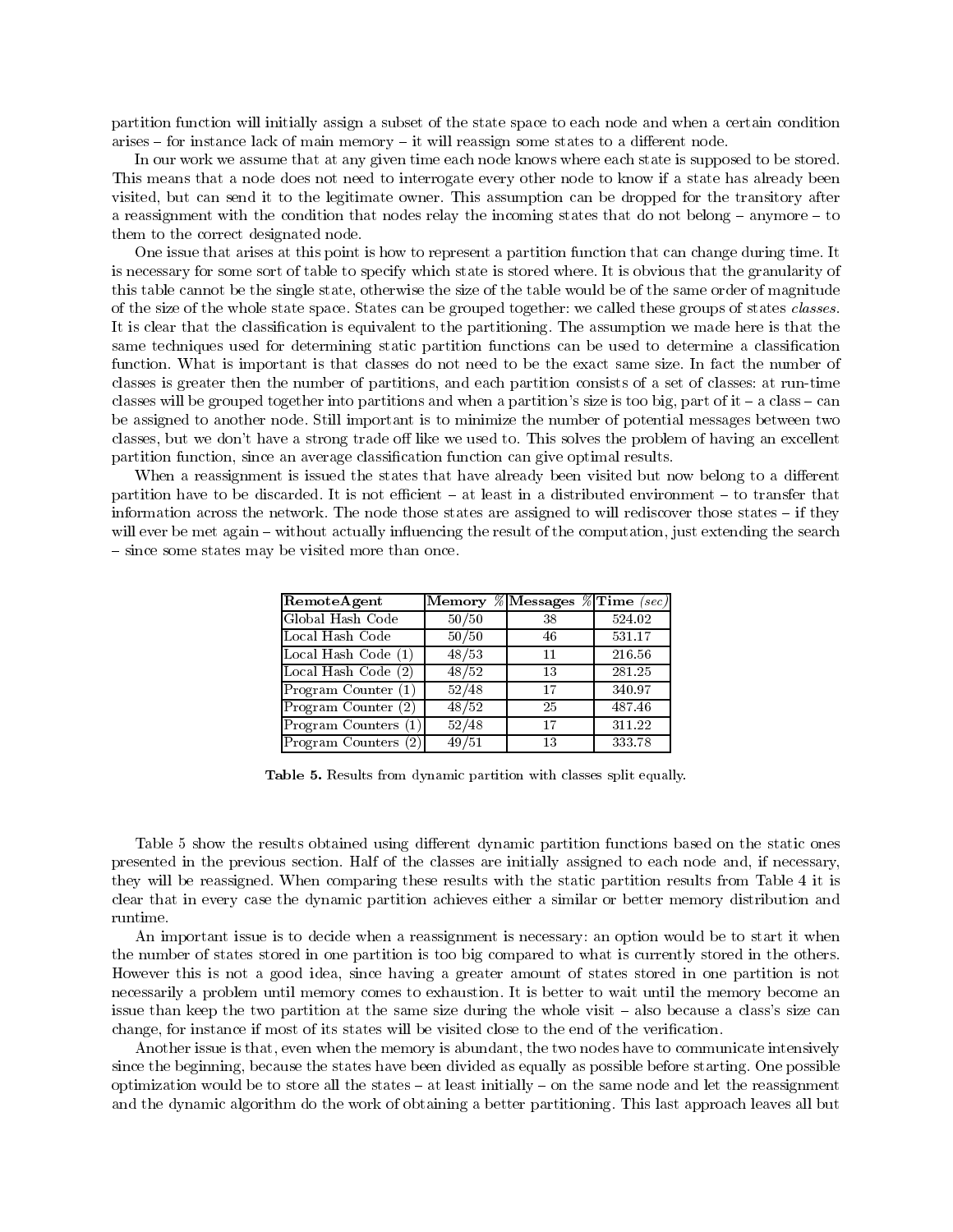one node completely useless from the beginning up to the time the first node exhausts its memory resources and starts splitting the state space  $-$  and the work  $-$  with the others. One disadvantage is that a lot of work can need to be redone, because every time a class is reassigned a part of the state space that has already been visited is lost. Table 6 show the results of doing this form of dynamic partitioning — the fairness of the partitioning is still very good, but now the messages and hence the time is much reduced.

| RemoteAgent          | Memory | Messages $\mathscr{C}$ Time (sec) |        |
|----------------------|--------|-----------------------------------|--------|
| Global Hash Code     | 47/53  | 16                                | 251.74 |
| Local Hash Code      | 47/54  | 13                                | 150.09 |
| Local Hash Code (1)  | 45/55  | 5                                 | 97.57  |
| Local Hash Code (2)  | 53/47  | 7                                 | 125.09 |
| Program Counter (1)  | 45/55  | 11                                | 141.38 |
| Program Counter (2)  | 44/56  | 11                                | 134.14 |
| Program Counters (1) | 39/61  | 10                                | 145.38 |
| Program Counters (2) | 48/52  | 14                                | 182.00 |

Table 6. Results from having one node start with all the classes.

One possible way to avoid having idle workstations is to assign to each node a set of states that belong to it, but let them, at the beginning, visit and store also other states. This way all nodes will start visiting the state space at the same time without any need to send messages, because states can be stored in their own hash table. When memory becomes an issue, those states that belong to others can be discarded to make space for local states, but after that messages needs to be sent for nodes falling in that part of the state space. At first this technique seems very similar to sibling storing but the difference is that states are stored without sending a message. In fact if the successors of a given state are fully visited by one node, the search will be correct even if later on this state will be discarded.

To clarify this technique let's suppose we have only two nodes. Initially both the workstations start the visit until they reach a moment in time when memory becomes scarce. At this point each node will have to discard a part of the state space. Let's assume for simplicity that only two classes were defined: each node will keep one of them and reject the other. With a minimum amount of coordination  $-$  to avoid that both reject the same class – both nodes now have only one class stored in their hash table. If we suppose for simplicity again that both nodes got to the exact same point in the visit when they decided to reassign one of their classes, no state would be lost, because each node is keeping what the other rejected – see Figure 7.



Fig. 7. How states are visited and discarded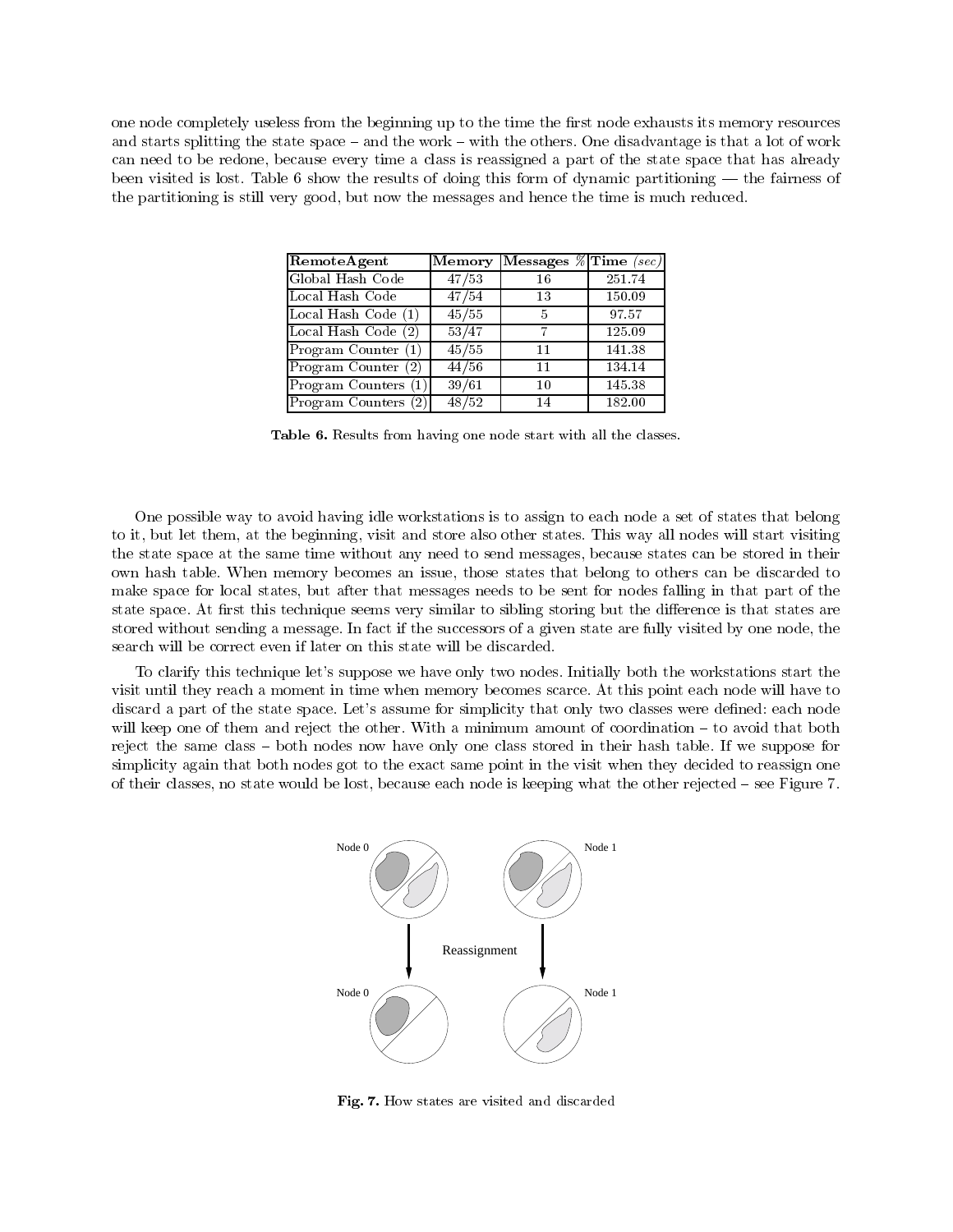This was a simplication: in a more realistic scenario there would be a number of states that are lost, but surely quite limited compared to the same situation where only one node had been running until the first reassignment started. Moreover if more classes than partitions exist the same dynamic techniques applied before can be used. At any time each class can be either stored by a specific node or shared among a set of them. When memory is scarce a shared class can be discarded - making sure ahead of time that not everybody else discard it at the same time  $-$  or a non-shared class can be transfered to another node. Table 7 shows results from this form of dynamic partitioning — note how the messages and time is even further

| RemoteAgent           |       | Memory % Messages % Time (sec) |        |
|-----------------------|-------|--------------------------------|--------|
| Global Hash Code      | 50/50 |                                | 251.17 |
| Local Hash Code       | 48/52 |                                | 120.92 |
| Local Hash Code (1)   | 52/48 | 3                              | 74.46  |
| Local Hash Code (2)   | 48/52 | $\overline{2}$                 | 80.65  |
| Program Counter (1)   | 38/62 |                                | 113.21 |
| Program Counter $(2)$ | 49/51 |                                | 122.66 |
| Program Counters (1)  | 48/52 |                                | 112.46 |
| Program Counters (2)  | 52/48 | 3                              | 113.84 |

Table 7. Results from having two nodes start together.

### $\overline{4}$

Program model checking is an area of active research since the importance of software and its failures is increasing. Model checking of software presents specic issues that are due to the complexity and the dynamic nature of programs. Translation-based approaches to model checking fail to deal with the specic issue since they rely on underlying tools that are not designed to exploit program specific issues. We developed our own model checking tool using a programming language, Java, as our input notation in order to be able to overcome this limitation.

We first introduced a representation for the state that respects the paradigm underlying the input notation. In order to be able to explore the state space of a reasonable size we developed a compression algorithm that exploits the structure of the system state. A novel approach to efficient backtracking has been presented, that reconstructs the state from the compressed version present on the stack. A novel approach to symmetry has been introduced, that exploits symmetries inherent to the state representation. Garbage collection is discussed as a further way to reduce the state space.

Even after applying state space reduction techniques programs are often still too large for the memory of a single workstation: a distributed memory algorithm can overcome this. We show how an existing distributed model checking algorithm can be extended to reduce communication overhead and do dynamic memory balancing. We show results supporting our claim that dynamic partitioning of the state space over multiple workstations is well suited to analyzing dynamic (Java) programs.

This paper focussed on techniques that can be applied without any prior knowledge of system structure. We do however believe that many reduction techniques based on a-priori static analysis of the system, such as slicing, partial order reductions, abstractions, etc., can improve the model checking process and should be applied whenever possible.

In the future, we intend to further investigate the combination of static and dynamic reduction techniques to combat the state explosion. Furthermore, we believe that parallel model checking will become more popular in the future due to the use of such machines becoming more widespread. To this end we are currently extending our distributed model checking algorithm to be used on a parallel shared-memory architecture (SGI Origin 2000).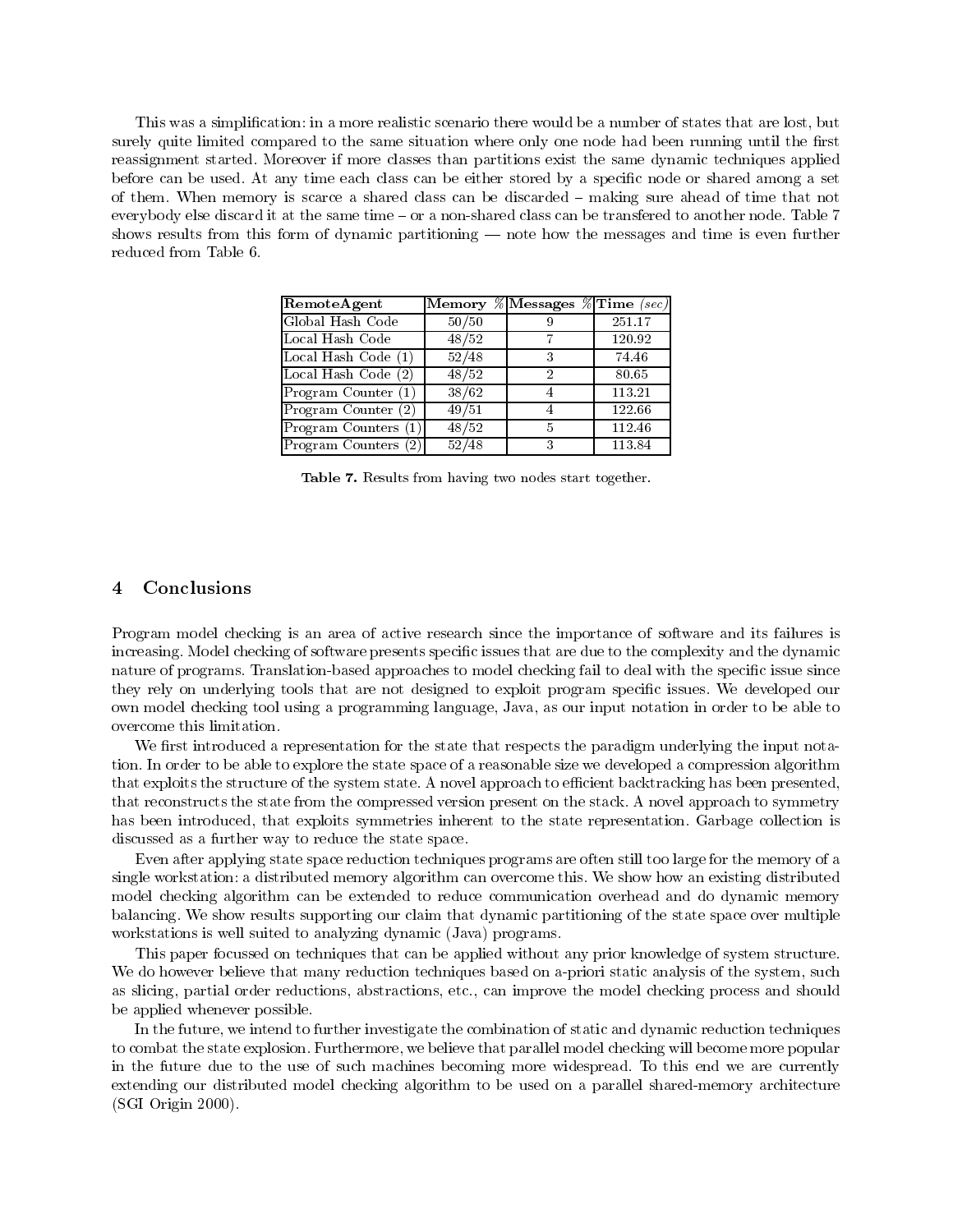## References

- [BBS00] J. Barnat, L. Brim, and J. Stribrna. Distributed LTL model-checking in SPIN. Technical Report FIMU-RS-2000-10, Faculty of Informatics, Masaryk University, 2000.
- [BDH00] D. Bosnacki, D. Dams, and L. Holenderski. Symmetric SPIN. In Proc. of the 7th International SPIN Workshop, volume 1885 of LNCS. Springer-Verlag, September 2000.
- [BKR98] Nick Benton, Andrew Kennedy, and George Russell. Compiling standard ML to Java bytecodes. SIGPLAN Notices, 34(1):129-140, September 1998.
- [BLPV95] J. Bormann, J. Lohse, M. Payer, and G. Venzl. Model checking in industrial hardware design. In Proc. of the 32nd Design Automation Conference, 1995.
- [BR00] Thomas Ball and Sriram K. Rajamani. Bebop: A symbolic model checker for boolean programs. In Proc. of the 7th International SPIN Workshop, volume 1885 of LNCS, pages 113-130. Springer-Verlag, September 2000.
- [CD98] L.R. Clausen and O. Danvy. Compiling proper tail recursion and first-class continuations: Scheme on the Java Virtual Machine. The Journal of C Language Translation,  $6(1):20-32$ , April 1998.
- [CDH<sup>+</sup> 00] J. Corbett, M. Dwyer, J. Hatcli, S. Laubach, C. Pasareanu, and R. Zheng. Bandera: Extracting nitestate models from Java source code. In Proc. of the 22nd International Conference on Software Engineering, June 2000.
- [CEJS98] Edmund M. Clarke, E. Allen Emerson, Somesh Jha, and A. Prasad Sistla. Symmetry reductions in model checking. In Proc. of the 10th International Conference on Computer Aided Verification, volume 1427 of  $LNCS$ , pages 147-158. Springer-Verlag, 1998.
- [CFJ93] Edmund M. Clarke, T. Filkorn, and S. Jha. Exploiting symmetries in temporal logic model checking. In Proc. of the 5th International Conference on Computer Aided Verification, volume 697 of LNCS. Springer-Verlag, 1993.
- [CW96] Edmund M. Clarke and J. M. Wing. Formal methods: State of the art and future directions. Technical Report CMU-CS-96-178, Carnegie Mellon University, 1996.
- [DIS99] Claudio Demartini, Radu Iosif, and Riccardo Sisto. A deadlock detection tool for concurrent Java programs.  $Software$  - Practice and Experience,  $29(7):577-603$ , 1999.
- [EJ93] E. Emerson and C. Jutla. Symmetry and model checking. In Proc. 5th International Conference on Computer Aided Verification, volume 697 of LNCS. Springer-Verlag, 1993.
- [God97] Patrice Godefroid. VeriSoft: A tool for the automatic analysis of concurrent reactive software. In Proc of the 9th International Conference on Computer Aided Verification, volume 1254 of LNCS, pages 476-479. Springer-Verlag, June 1997.
- [Hol91] Gerard J. Holzmann. Design and Validation of Computer Protocols. Prentice Hall, 1991.
- [Hol97a] Gerard J. Holzmann. The SPIN model checker. IEEE Transactions on Software Engineering, 23(5):279-295, May 1997.
- [Hol97b] Gerard J. Holzmann. State compression in SPIN: Recursive indexing and compression training runs. In Proc. of the 3th International SPIN Workshop, April 1997.
- [Hol00] Gerard J. Holzmann. Logic verification of ANSI-C code with SPIN. In Proc. of the 7th International SPIN Workshop, volume 1885 of LNCS. Springer-Verlag, September 2000.
- [HP98] Klaus Havelund and Thomas Pressburger. Model checking Java programs using Java PathFinder. International Journal on Software Tools for Technology Transfer, 2(4), April 1998.
- [ID96] C. Norris Ip and David L. Dill. Better verification through symmetry. Formal Methods in System Design,  $9(1/2):47-75$ , August 1996.
- [IS99] Radu Iosif and Riccardo Sisto. dSPIN: A dynamic extension of SPIN. In Proc. of the 6th International SPIN Workshop, volume 1680 of LNCS, pages 261-276. Springer-Verlag, September 1999.
- [IS00] Radu Iosif and Riccardo Sisto. Using garbage collection in model checking. In Proc. of the 7th International  $SPIN\ Workshop$ , volume 1885 of *LNCS*, pages 20-33. Springer-Verlag, September 2000.
- [Ler00] Flavio Lerda. Model checking: Tecniche di verica formale in ambiente distributo. Master's thesis, Politecnico di Torino, May 2000.
- [LS99] Flavio Lerda and Riccardo Sisto. Distributed-memory model checking with SPIN. In Proc. of the 5th International SPIN Workshop, volume 1680 of LNCS. Springer-Verlag, 1999.
- [SD97] Ulrich Stern and David L. Dill. Parallelizing the Murphi verier. In Proc. of the 9th International Conference on Computer Aided Verification, volume 1254 of LNCS, pages 256-278. Springer-Verlag, June 1997.
- [Spa00] SpaceViews. Premature engine cutoff likely cause of Mars Polar Lander failure. http://www.spaceviews.com/2000/03/28b.html, March 2000.
- [Sto00] Scott D. Stoller. Model-checking multi-threaded distributed Java programs. In Proc. of the 7th International SPIN Workshop, volume 1885 of  $LNCS$ , pages 224-244. Springer-Verlag, September 2000.